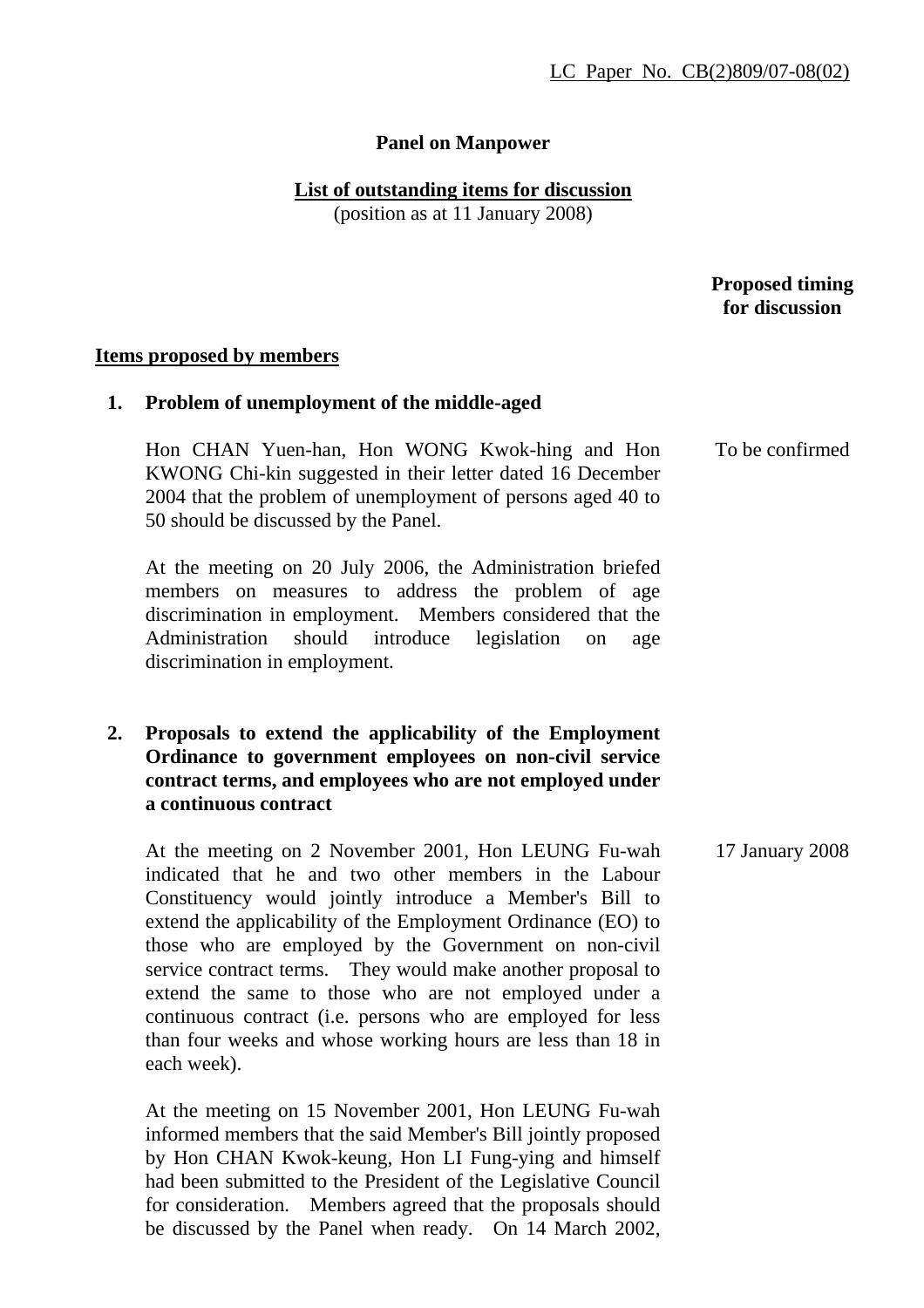the President ruled that the Bill relates to public expenditure and Government policy and therefore may not be introduced by the members.

As suggested by Hon LI Fung-ying at the meeting on 16 May 2002, members agreed that the report from the Labour Department (LD) concerning protection for workers who are not employed under a continuous contract should be discussed by the Panel once it is ready.

The protection of workers not employed under a continuous contract was discussed at the meeting on 16 June 2005. The Administration advised the Panel that it would conduct a special topic enquiry to gather updated information on employees who were not working under a continuous contract and study overseas experience. The matter would then be discussed by the Labour Advisory Board (LAB) before reverting to the Panel.

At the meeting on 12 October 2006, Hon LEE Cheuk-yan expressed concern about the progress of the special topic enquiry, and enquired whether the issue of extending the applicability of EO to those who are not employed under a continuous contract was ready for discussion at the meeting in December 2006. At the meeting on 16 November 2006, the suggestion to discuss the issue of extending the applicability of EO to government employees on non-civil service contract terms and employees not employed under a continuous contract was raised again by Hon LI Fung-ying. The Administration advised at these two meetings that as it was awaiting the result of the survey conducted by the Census and Statistics Department (C&SD), the issue would not be ready for discussion before the second quarter of 2007. At the meeting on 18 October 2007, the Administration advised that it would brief the LAB when the survey results were available.

At the meeting on 15 November 2007, Hon LEE Cheuk-yan asked about the progress of the issue of extending the applicability of EO to employees who were not employed under a continuous contract. The Administration advised that pursuant to the compilation of the relevant information by C&SD which would be available shortly, it would brief the LAB accordingly. The Administration would be able to revert to the Panel within two months.

The report on the result of C&SD's survey on "Benefits of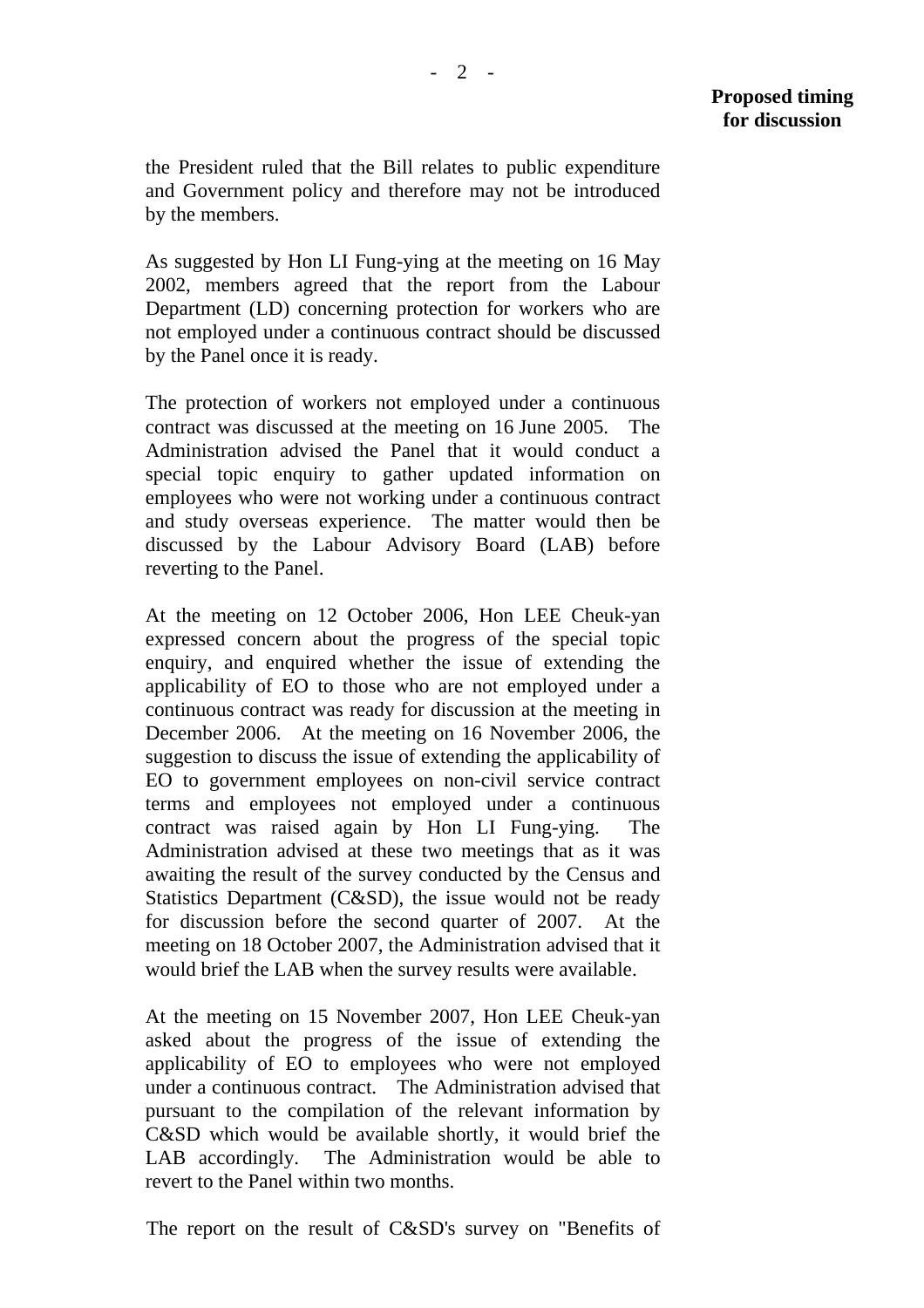# **Proposed timing for discussion**

employees under the Employment Ordinance" provided by the Administration was circulated to members vide LC Paper No. CB(2)665/07-08 on 19 December 2007. The Administration will brief the Panel on the survey results on 17 January 2008.

# **3. Creation of job opportunities**

At the meeting between Members and Kwai Tsing District Council (K&TDC) members on 29 November 2001, K&TDC members expressed concern about the Government's assistance in the placement of workers with low educational attainment for jobs in a knowledge-based society. They requested that consideration should be given to developing labour intensive industries, such as catering and food packing industries to complement the promotion of Hong Kong as an attractive tourist destination, as a long-term measure for provision of job opportunities to workers of low educational attainment. As the matter relates to policy issues, Members present at the meeting agreed that it should be referred to the Panel on Manpower for follow-up.

At the meeting on 31 October 2002, the Administration briefed members on a series of measures to promote employment opportunities for people at all levels.

The second progress report on job creation as at 30 September 2002 provided by the Administration was circulated vide LC Paper No. CB(2)456/02-03 on 25 November 2002.

At the meeting on 28 March 2003, the Administration briefed members on measures to strengthen assistance to the middle-aged unemployed to seek employment.

At the briefing on Chief Executive's 2004 Policy Address on 15 January 2004, the Administration briefed members on the progress made in 2003.

Hon CHAN Yuen-han, Hon WONG Kwok-hing and Hon KWONG Chi-kin suggested in their letter on 16 December 2004 that the following issues related to the creation of jobs should be discussed by the Panel -

(a) assisting the development of the recycling industry to create more jobs;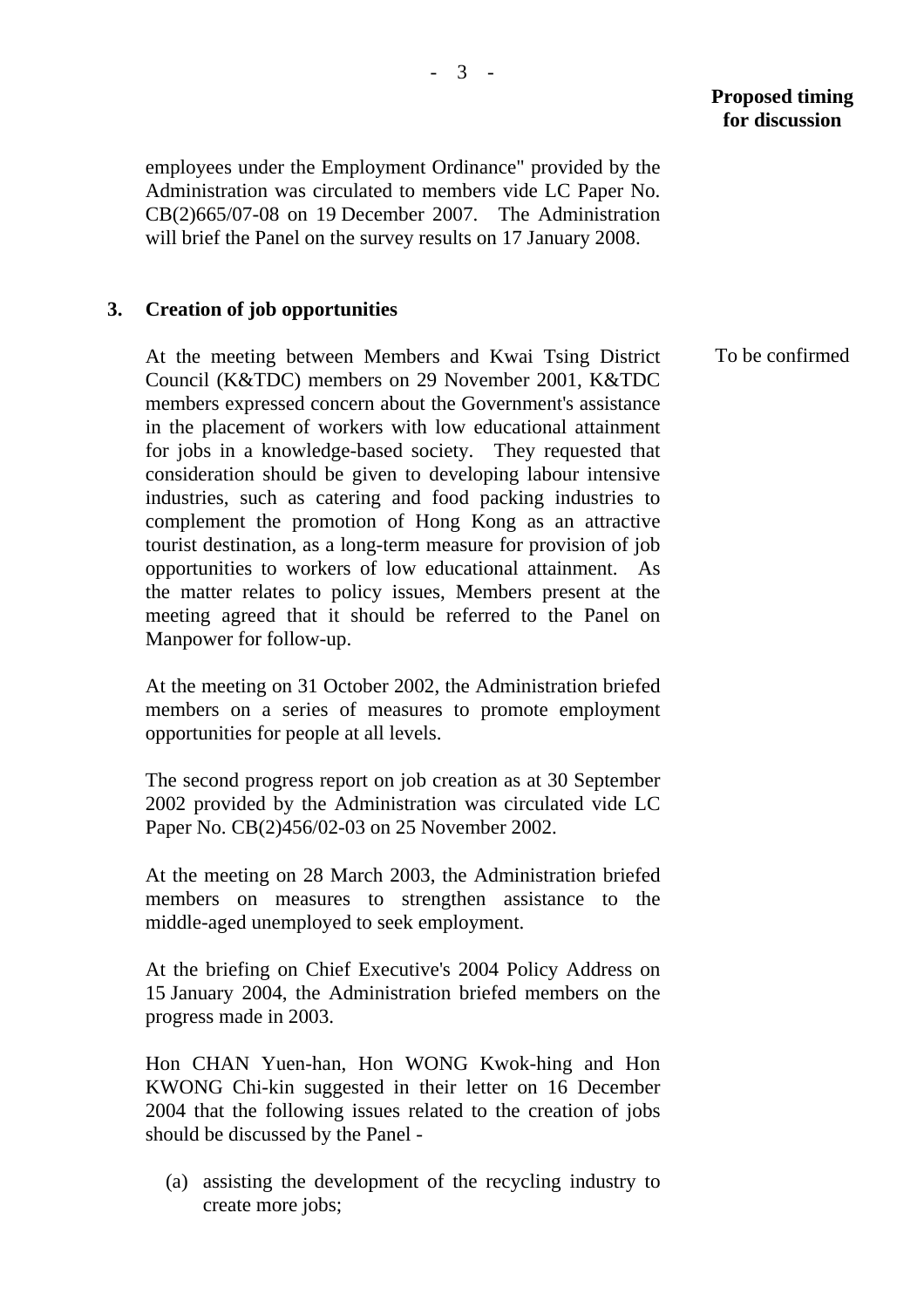- (b) local precasting of more construction parts to create more job opportunities for local workers; and
- (c) the employment of more local workers in public works projects/contracts.

Regarding item (b), the Administration advised members at the meeting on 20 July 2006 that a pilot project had been tried out in a public housing development of the Housing Authority (HA) in Kwai Chung where prefabricated building components were produced on site, and HA would review the performance of the pilot project after its completion before considering other means to encourage the use of on-site prefabrication in other public housing developments.

# **4. Feasibility of provision of one-stop service by the Labour Department in handling cases of arrears of wages**

Item raised by Hon LEUNG Yiu-chung at the meeting on 21 November 2002. At the meeting, he pointed out that employees who are owed wages by their insolvent employers are normally required to go through a number of processes with LD, the Labour Tribunal and the Legal Aid Department before they could apply for financial assistance from the Protection of Wages on Insolvency Fund (PWIF). To streamline the administrative procedures involved and to expedite the process, he suggested that the feasibility of LD providing one-stop service for handling cases of arrears of wages be explored.

Members agreed that the issue should be discussed at the meeting in January 2003 if the relevant information from the Administration was not ready for discussion at the meeting in December 2002. Subsequent to the meeting, the Administration advised that the relevant information would not be ready for discussion at the December meeting.

At the joint meeting of the Panel on Administration of Justice and Legal Services and the Panel on Manpower on 6 May 2003, members again requested the Administration to consider the provision of one-stop service by LD. At the meeting of the Panel on Manpower on 19 June 2003, Hon LEE Cheuk-yan suggested that the item should be discussed at a future meeting.

The suggestion of the provision of one-stop service by LD was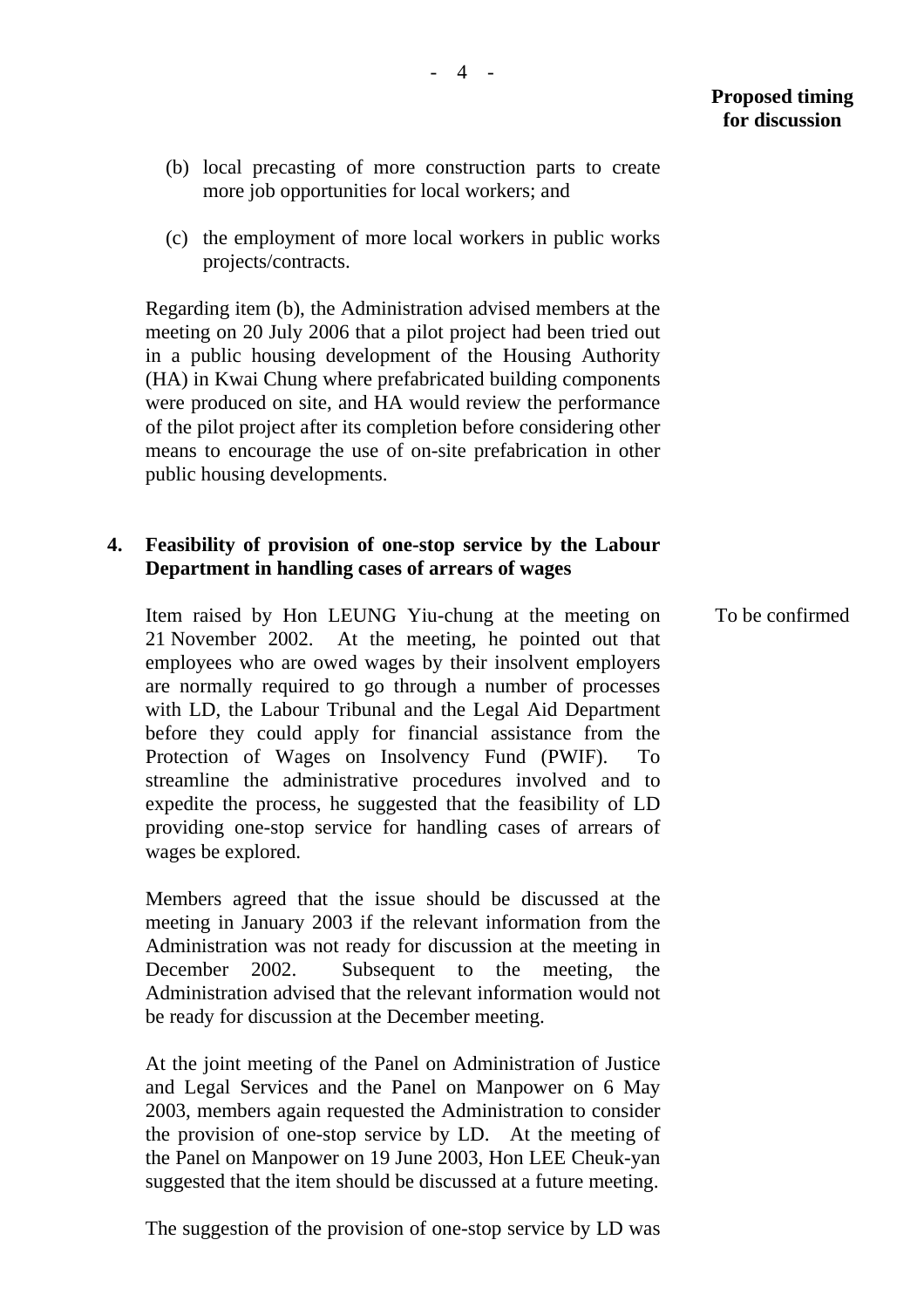To be confirmed

raised again by Hon LEE Cheuk-yan at the meetings on 18 December 2003 and 18 January 2007. The Administration did not find the idea useful in reducing the time required for the different services. At the meeting on 18 January 2007, the Administration advised that the procedures for claiming PWIF had constantly been streamlined and according to the pledge of LD, payment to PWIF applicants could be effected within ten weeks upon receipt of all relevant information and documents required for processing the applications.

## **5. Financial position of the Protection of Wages on Insolvency Fund**

When the Finance Committee considered the proposal of extending a bridging loan to PWIF at its meeting on 8 November 2002, the Administration, in the light of the views expressed by Members, undertook to report to the Panel on Financial Affairs and the Panel on Manpower the outcome of the review of sections 273 and 275 of the Companies Ordinance (Cap. 32), with a view to ascertaining the need to introduce amendments to these two sections to enhance deterrence against unscrupulous employers or company directors for abusing PWIF.

 The Administration advised that sections 273 and 275 of the Companies Ordinance were related to insolvent trading, and were being reviewed in the context of the insolvent trading provisions under the Companies (Corporate Rescue) Bill (the Bill). The scrutiny of the Bill has been held in abeyance since December 2001 to allow time for the Administration to conduct consultation on the trust account arrangement under the Bill. The Administration issued the consultation paper in early September 2003 and intended to revert to the Bills Committee after the expiry of the consultation period in early November 2003.

The prevention of abuse of PWIF was discussed at the meetings of the Panel on Manpower on 26 April 2005 and 15 December 2005.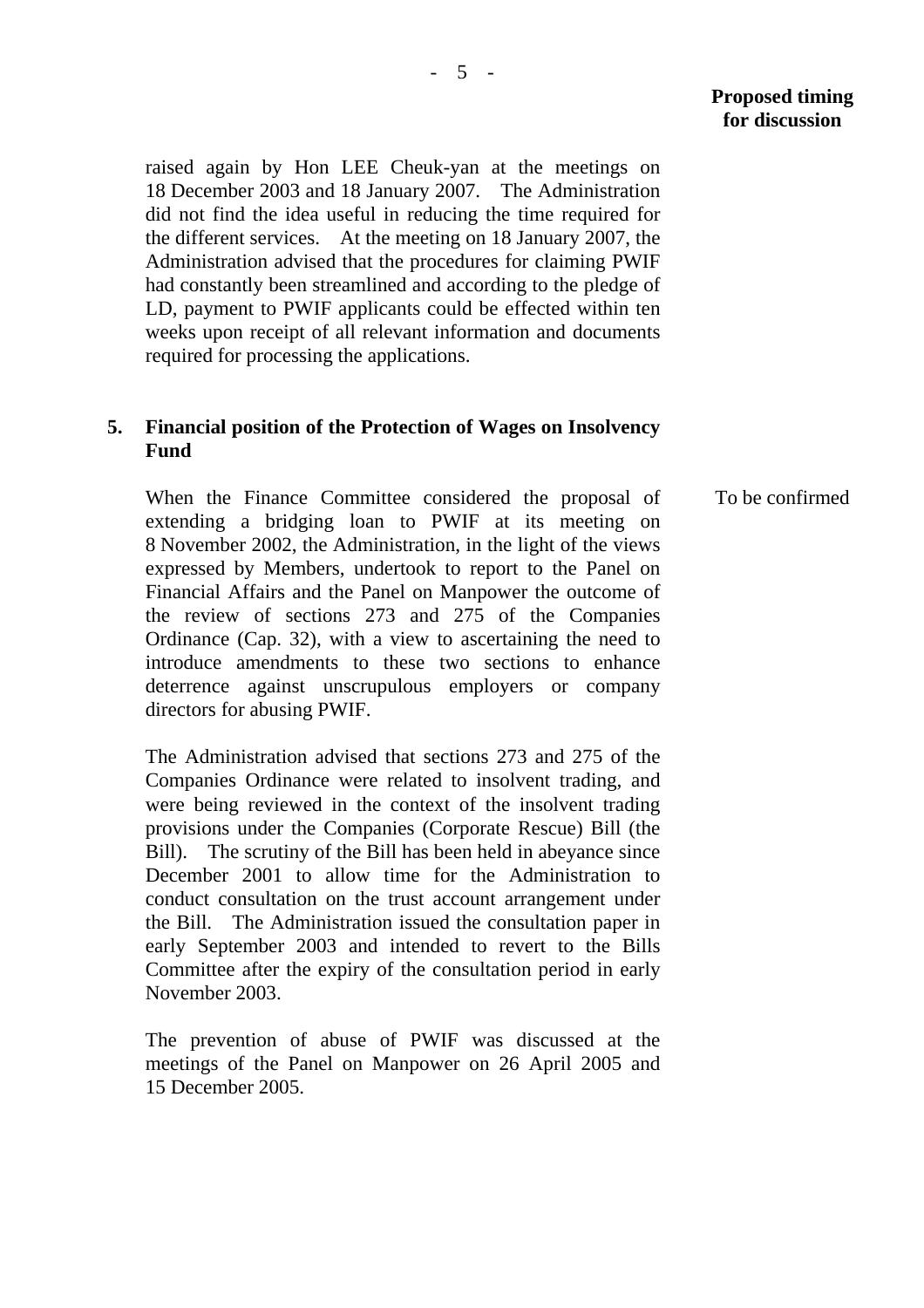# **6. Protection against anti-union discrimination**

At the meeting on 6 May 2003, Hon LEE Cheuk-yan requested the Administration to respond to the recommendations of the International Labour Organisation (ILO) to address the complaints lodged by the trade union of Cathay Pacific Airways concerning discrimination against trade union. The Administration undertook to respond when official documents were received from ILO. In November 2003, May 2005 and May 2006, the Administration prepared submissions to ILO about the case progress.

# **7. Factories and Industrial Undertakings (Medical Examinations) Regulation and the related Industrial Training (Construction Industry) (Amendment) Bill**

The above Regulation and Amendment Bill were held in abeyance due to economic reasons. At the meeting on 6 May 2003, the Administration said that it would review the situation at the end of 2003 and consult the relevant parties on the way forward. It also undertook to revert to the Panel once a decision on the way forward was made.

The Administration advised on 29 January 2004 that it was reviewing the implications of the proposed Regulations for affected employers and employees under the present economic climate and employment situation. Relevant employers' associations and trade unions as well as LAB would be consulted in due course.

The Bill has lapsed following the dissolution of the Second Legislative Council.

The Administration has advised that it has carefully assessed the implications of the proposed Regulation and the Amendment Bill for employers and employees under the current economic climate and come to the considered view that it would not be advisable to re-introduce these pieces of legislation. Nevertheless, LD will continue to promote voluntary medical examination of workers engaged in the hazardous occupations through disseminating publicity materials, organising health talks and exhibitions, and conducting promotional visits to target establishments. The Department has also sent letters to relevant employers' associations and labour unions, and to all doctors to raise their awareness of the importance of medical examinations for

To be confirmed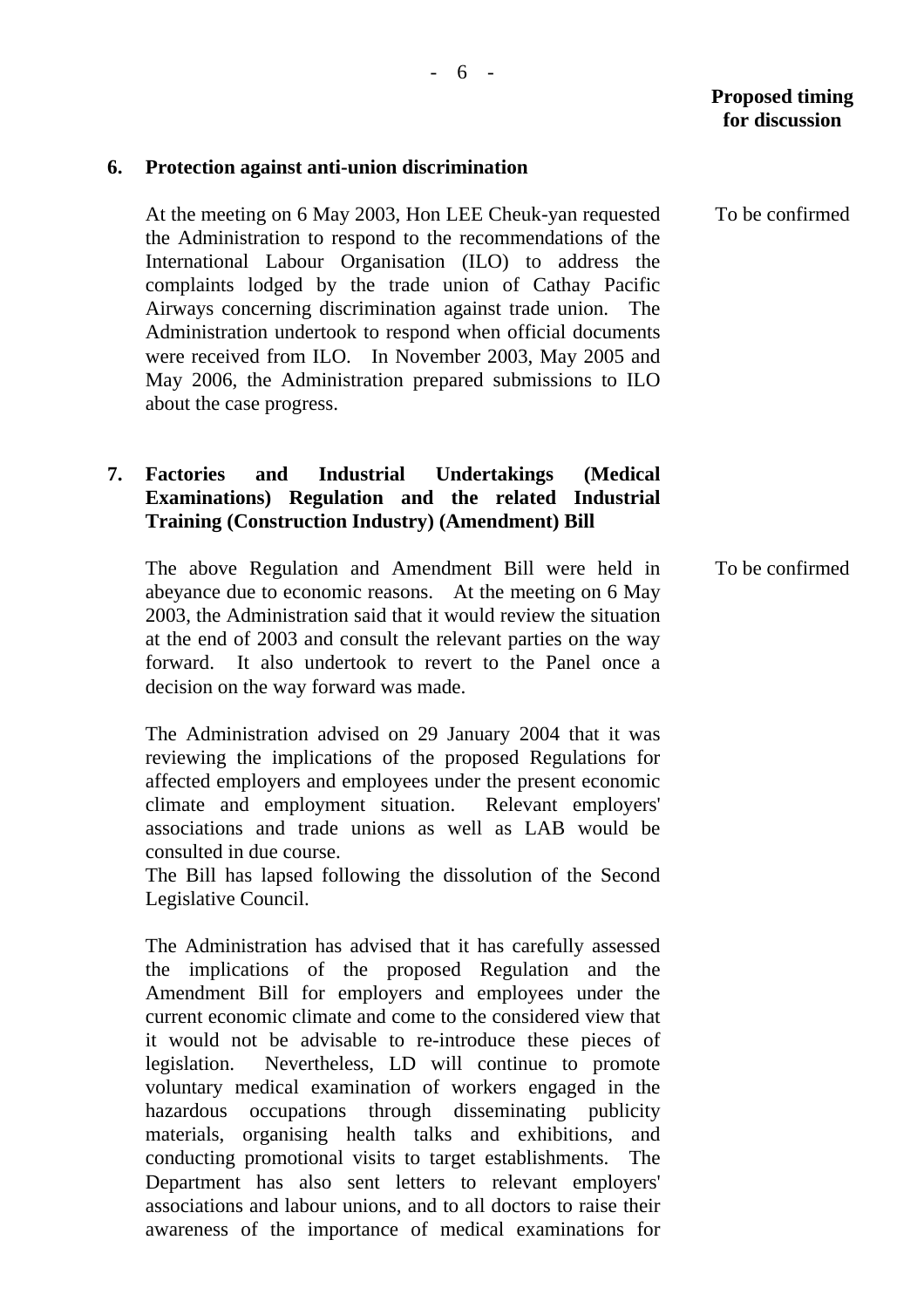workers.

#### **8. Establishment of a central compensation fund**

At the meeting on 20 May 2004, Hon LEE Cheuk-yan requested the Administration to brief the Panel on the results of its study on the establishment of a central compensation fund. The Administration advised that the study, also undertaken by the insurance industry, would not be ready for discussion until after July 2004.

The proposed measures to improve the employees' compensation insurance (ECI) system in Hong Kong was discussed at the meeting on 19 May 2005.

At the meeting on 15 March 2007, the Administration briefed members on the progress of the implementation of the Employees' Compensation Insurance Residual Scheme (the Scheme) proposed by the Hong Kong Federation of Insurers (HKFI). Members noted that while HKFI planned to bring the Scheme into operation on 1 May 2007, the Government would continue to explore the feasibility and desirability of establishing a central ECI system. The Scheme was launched on 1 May 2007.

# **9. Employment policy**

Hon CHAN Yuen-han, Hon WONG Kwok-hing and Hon KWONG Chi-kin suggested in their letter dated 16 December 2004 that the relationship between population and employment policy should be examined to facilitate the formulation of long term population policy and employment policy.

#### **10. Establishment of a re-employment support scheme**

Hon CHAN Yuen-han, Hon WONG Kwok-hing and Hon KWONG Chi-kin suggested in their letter dated 16 December 2004 that the establishment of a re-employment support scheme to encourage the unemployed to join the labour force should be discussed by the Panel. To be confirmed

To be confirmed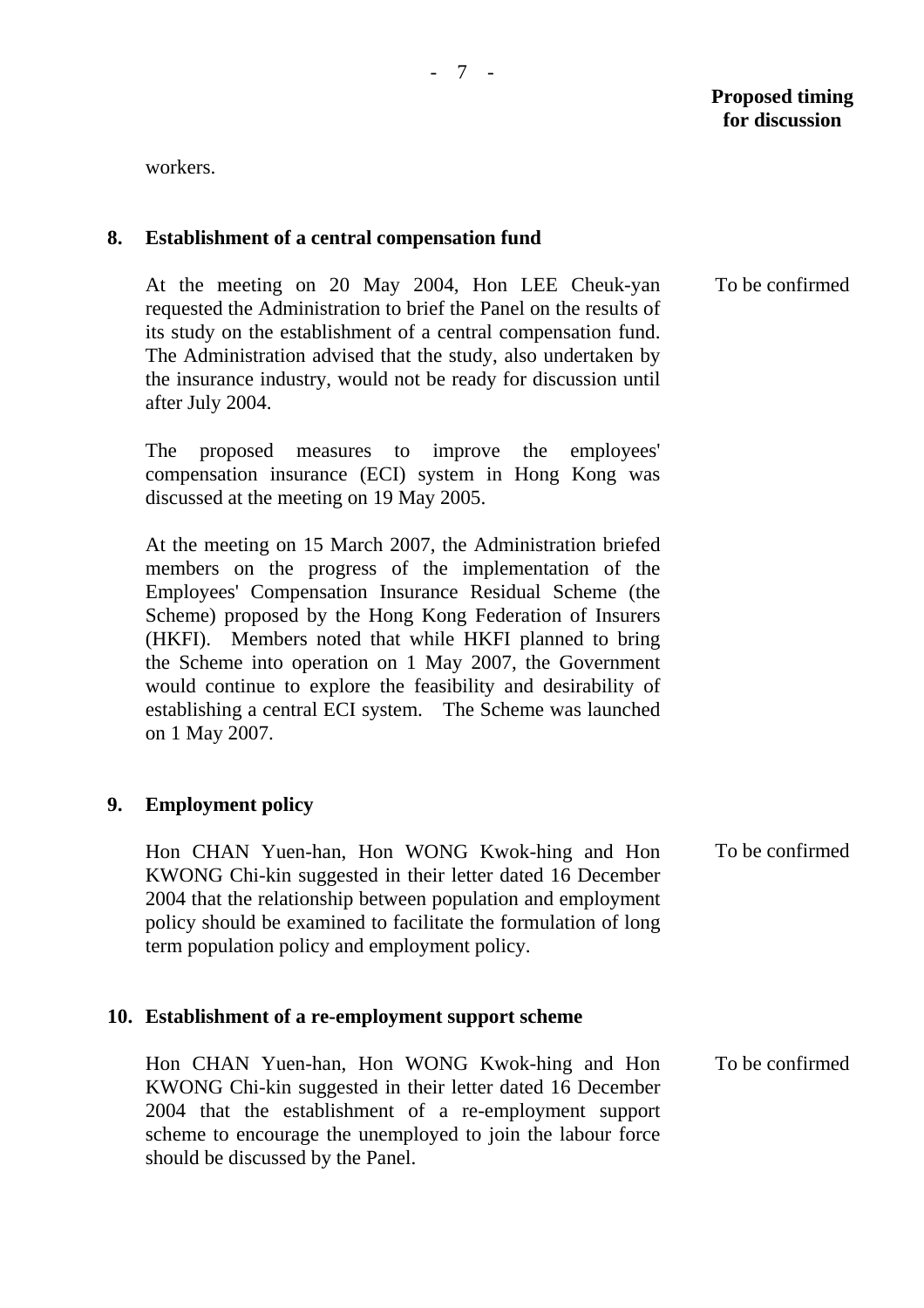### **11. Progress of establishment of a Qualifications Framework**

Hon CHAN Yuen-han, Hon WONG Kwok-hing and Hon KWONG Chi-kin suggested in their letter dated 16 December 2004 that the progress of the establishment of the Qualifications Framework (QF) proposed by the Administration should be discussed by the Panel.

The Accreditation of Academic and Vocational Qualifications (AAVQ) Bill was introduced into the Legislative Council on 6 July 2005. At the House Committee meeting on 8 July 2005, a Bills Committee was formed to scrutinise the Bill. The Bills Committee completed its scrutiny of the Bill on 27 March 2007. The Bill, with amendments, was enacted on 2 May 2007.

The Administration has advised that the AAVQ Ordinance is scheduled to be fully implemented within the second quarter of 2008. The Administration has agreed to report to the Panel the progress of implementation of the QF on a half-yearly basis.

(See also item 22.)

#### **12. Recognition of sick leave certificates issued by registered chiropractors as valid sick leave certificates**

Item proposed by Hon CHAN Yuen-han, Hon WONG Kwok-hing and Hon KWONG Chi-kin on 8 April 2005, who considered that EO should be amended to recognise sick leave certificates issued by registered chiropractors as valid sick leave certificates.

At the meeting on 18 January 2007, the issue of recognising the certification given by registered chiropractors was raised again by Hon WONG Kwok-hing. According to the Administration, a working group, comprising officers from different departments and bureaux, has been set up to study the issues pertinent to the recognition of medical treatment, examination and certification given by registered chiropractors for entitlement of employee benefits under the relevant labour legislation. Members noted that the Administration would revert to the Panel on its findings and recommendations when the working group completed the study.

To be confirmed

Around third quarter of 2008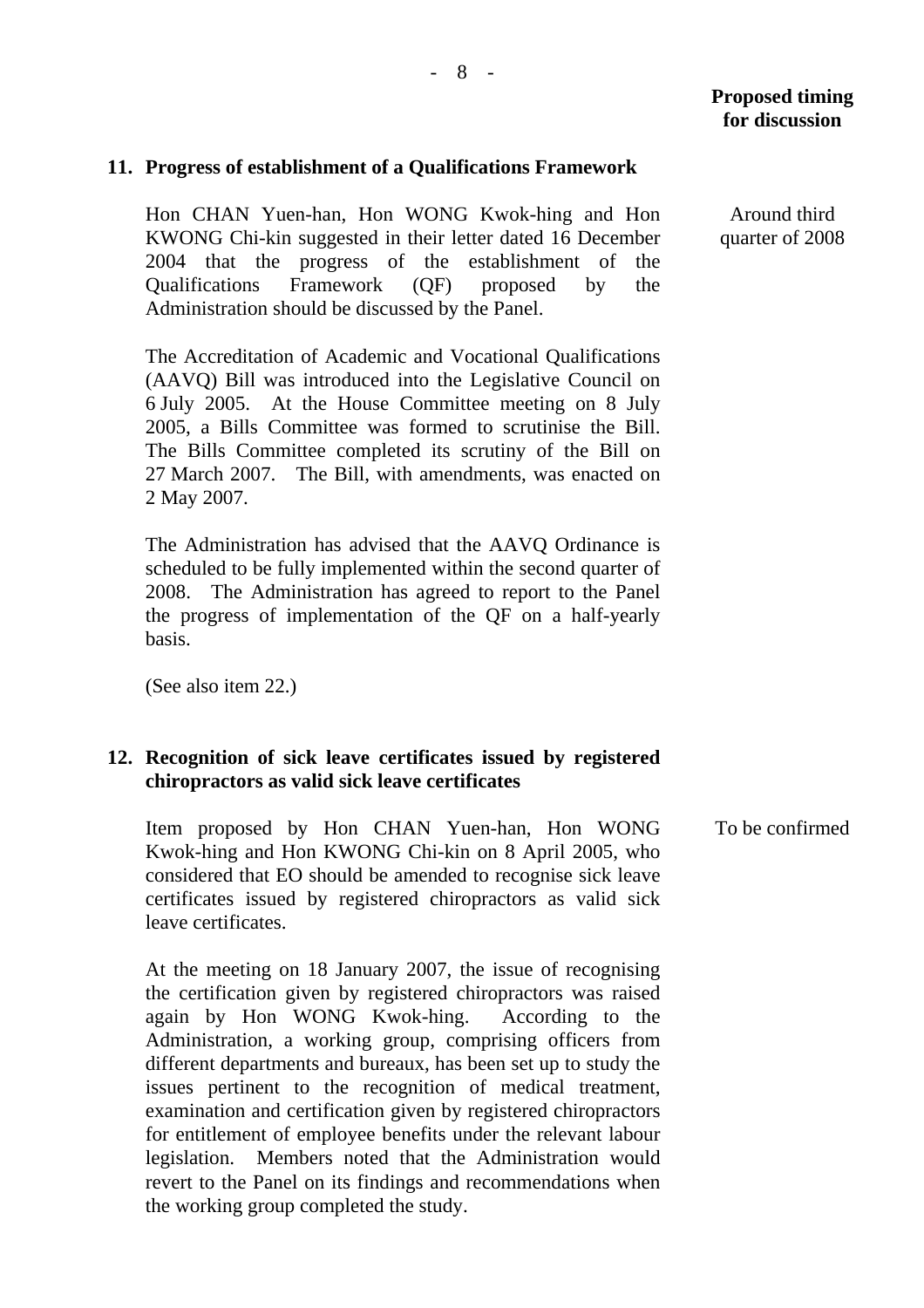To be confirmed

# **13. Employment services for unemployed Comprehensive Social Security Assistance recipients**

Item proposed at the meeting on 17 November 2005 by Hon CHAN Yuen-han, who was concerned about the employment services provided to unemployed Comprehensive Social Security Assistance recipients. To be confirmed

## **14. Review of the Employment Ordinance**

At the meeting on 19 January 2006, Hon WONG Kwok-hing suggested that as the Administration had undertaken at the Council meeting on 11 January 2006 that it would conduct a full review on EO, the issue should be discussed by the Panel. The issue was scheduled for discussion at the meeting in March 2006 but deferred at the request of the Administration.

At the meeting on 30 May 2006, the Administration briefed members on its intention of amending EO to ensure that commission is to be included in the calculation of statutory entitlements. The Panel held a special meeting on 25 September 2006 to further discuss the issue with the Administration.

The Employment (Amendment) Bill 2006 was gazetted on 8 December 2006 and introduced into the Legislative Council on 20 December 2006. At the meeting of the House Committee on 5 January 2007, a Bills Committee was formed to scrutinise the Bill. The Bills Committee completed its scrutiny of the Bill on 10 April 2007. Upon passage by the Legislative Council on 2 May 2007, the Employment (Amendment) Ordinance 2007 was published in the Gazette on 11 May 2007.

The Employment (Amendment) Ordinance 2007 (Commencement) Notice was gazetted on 18 May 2007 and tabled in Council on 23 May 2007. The House Committee met on 25 May 2007 and did not raise any query on the subsidiary legislation. The major provisions of the Amendment Ordinance have come into operation on 13 July 2007, and the remaining one concerning keeping of wage and employment records by employers would become effective and operative from 13 January 2008.

At the meeting on 21 June 2007, Hon WONG Kwok-hing and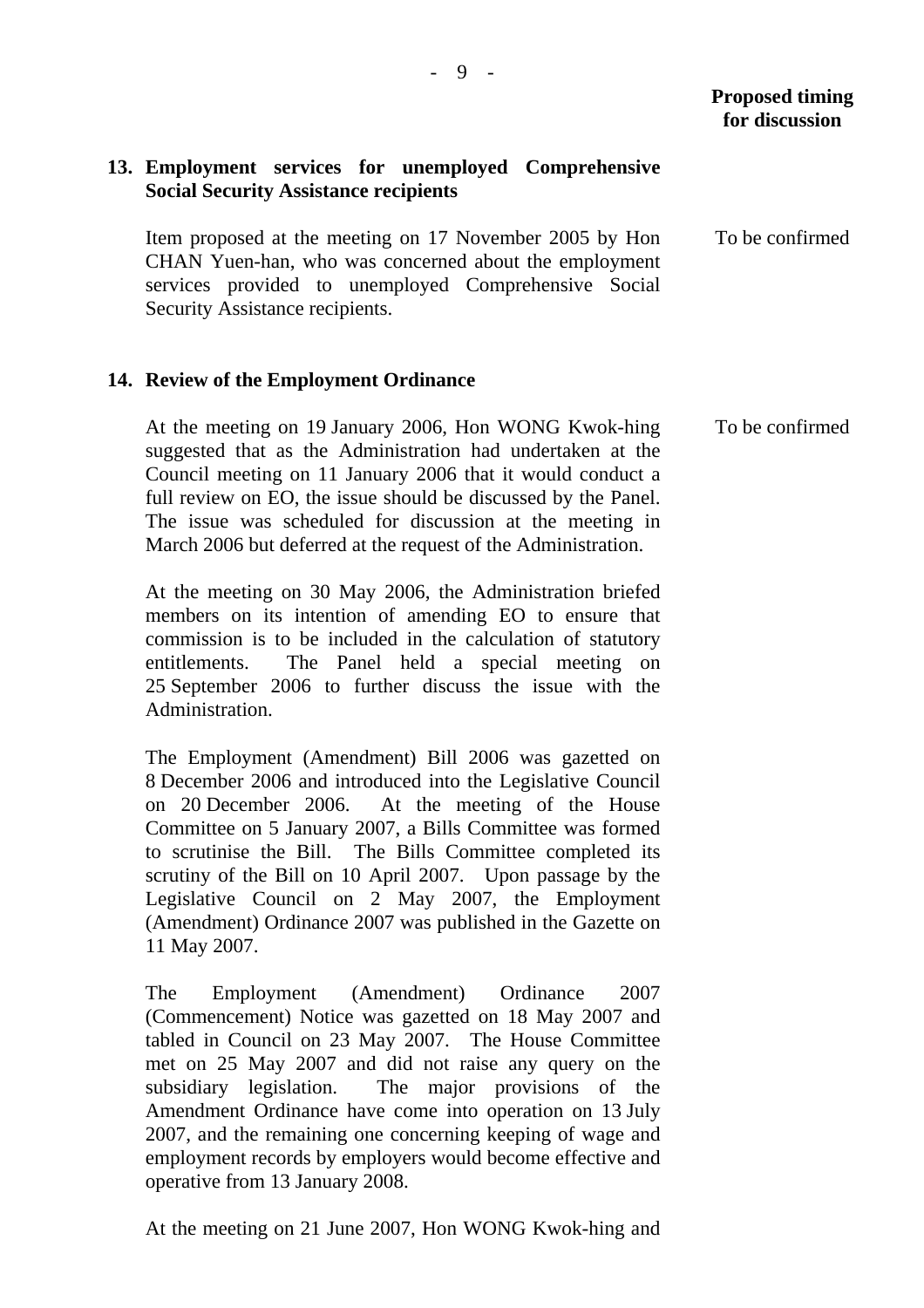Hon LI Fung-ying expressed concern that some employers of the securities and real estate sectors were seeking means to evade the statutory responsibility to provide their employees with benefits calculated on the basis of commission earned by the employees. They suggested that issues relating to the implementation of the Employment (Amendment) Ordinance 2007 should be discussed by the Panel at a future meeting.

At the meeting on 20 December 2007, the Panel discussed the findings on a review of Section 64B of EO on the criminal liability of the responsible persons of a body corporate with regard to wage offences. Hon KWONG Chi-kin pointed out that adding "act without reasonable excuse" as an element of offence to 64B would exert pressure on the defence to provide "reasonable excuse" in his case. In doing so, the burden of proof would still rest with prosecutors. At the meeting, the Panel passed a motion requesting the Administration to amend section 64B of EO for better protection of employees' lawful rights and interests.

### **15. Paternity leave**

Hon WONG Kwok-hing suggested in his letter dated 22 June 2006 that the Administration's response to his question concerning paternity leave raised at the Council meeting on 21 June 2006 should be followed up by the Panel. Mr WONG requested the Administration to report on the findings of the consultation exercise with the Equal Opportunities Commission (EOC) and the legal advice of the Department of Justice (DoJ) on whether failure to legislate for paid paternity leave would constitute family status discrimination.

The Administration has advised that both DoJ and EOC are of the view that it is unlikely that any failure to legislate for paternity leave would constitute family status discrimination under the Family Status Discrimination Ordinance. A written reply on the legal opinion was issued to Hon WONG Kwok-hing on 11 October 2006.

At the meeting on 19 April 2007, Hon LEUNG Yiu-chung pointed out that the Administration was studying the feasibility of legislating for paid paternity leave. He requested that a progress report on the study undertaken by the Government be submitted to the Panel. The Administration agreed to report to the Panel the findings of the study at an appropriate time.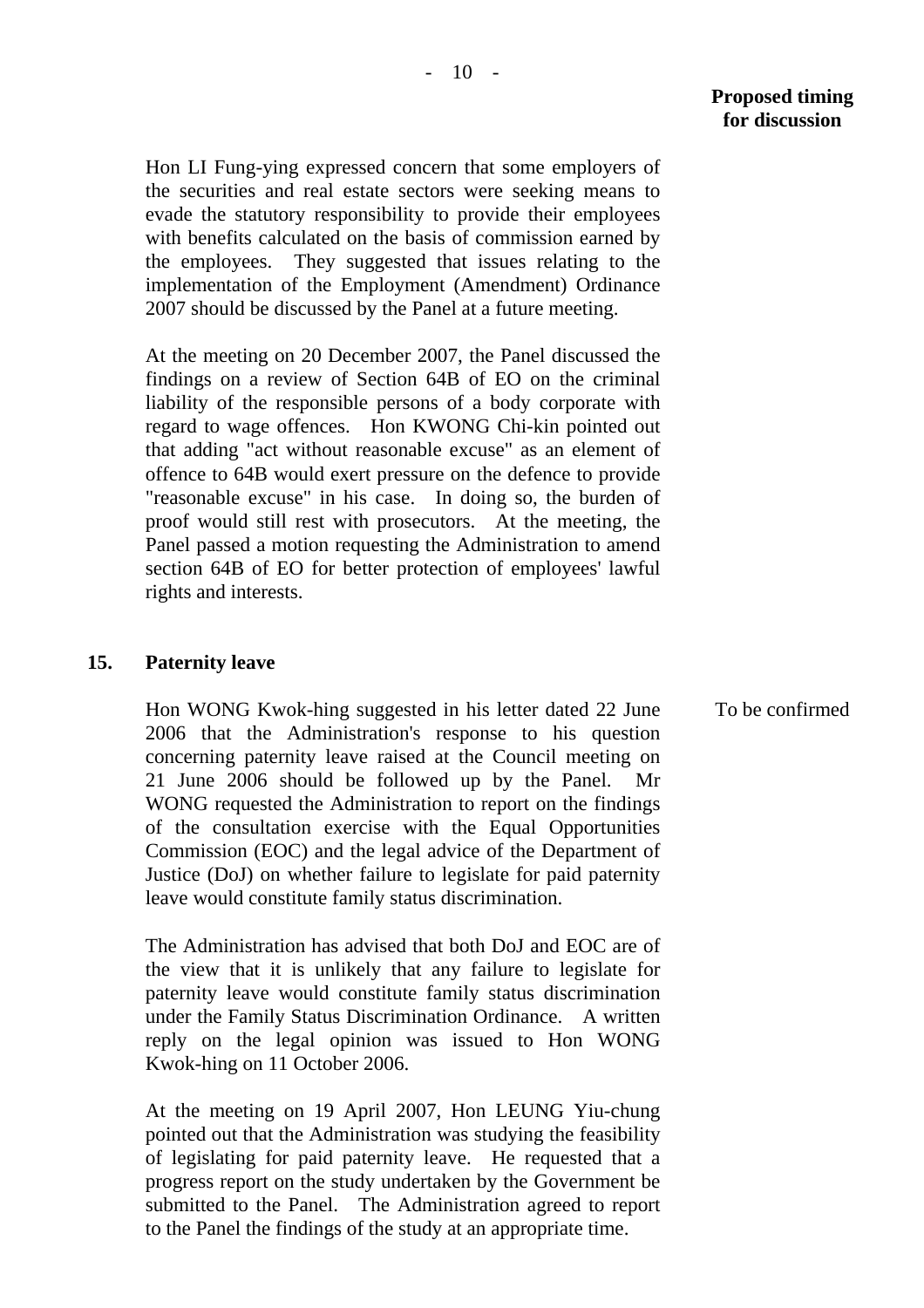## **16. Severance payment claimed by workers employed under short-term contracts**

Hon LI Fung-ying indicated in her letter dated 20 October 2006 that arising from a court case on severance payment claimed by workers employed under short-term contracts (contracts of less than two years' duration), she is gravely concerned about the issue of severance payment for these workers. She considers EO ineffective in protecting employees' labour rights, as employers could evade their obligations for severance payment by offering employees with short-term contracts of less than two years intermittently. She suggested that the issue be discussed by the Panel.

At the meeting on 16 November 2006, Ms LI suggested that the issue of severance payment claimed by workers employed under short-term contracts should be discussed by the Panel as soon as possible. The Administration advised that it was examining the Court's judgement and would report to the Panel as soon as possible.

# **17. Progress of Wage Protection Movement and the proposal for introduction of legislation for a minimum wage and related issues**

At the meeting on 5 July 2007, the Panel passed a motion urging the Administration to provide before the end of August 2007 a paper setting out clearly the criteria for assessing the Wage Protection Movement for discussion by the Panel.

At the meeting on 15 November 2007, the Panel passed a motion urging the Administration that, in view of the gross failure in the effect of the Wage Protection Movement after its implementation for one year with very few entities participating, it should proceed immediately with the preparatory legislative work on a statutory minimum wage and introduce a bill in October 2008 for scrutiny by the Legislative Council.

To be confirmed